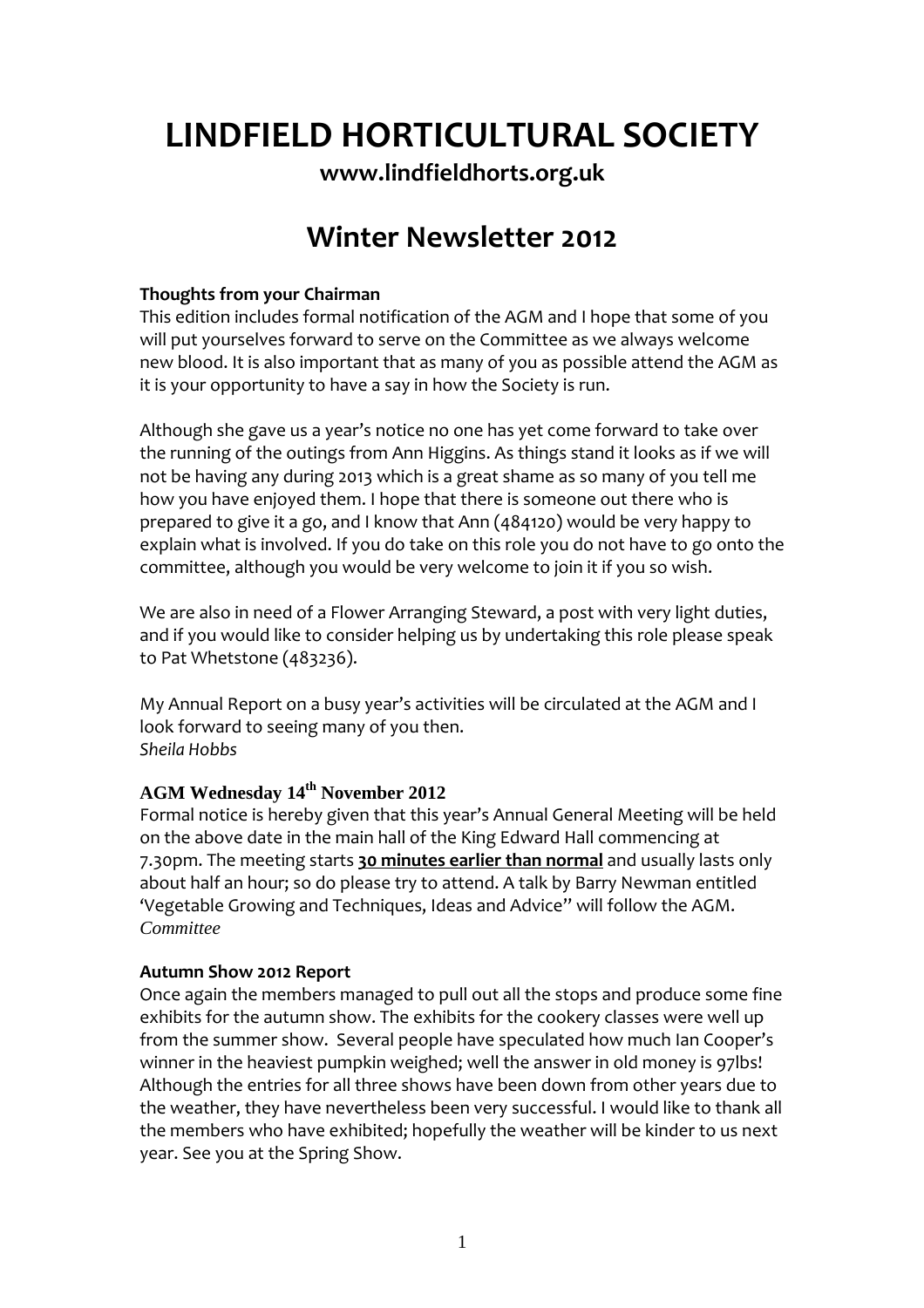#### *Results*

The Bob Lacey Salver **Business** Ben Smith The Massey‐Dawson Cup Ian Cooper The Helena Hall Cup **Tim Richardson** The Dahlia Members Cup **Sand Club Contains Cup** Richard Hilson The Huddart Cup Jim Stockwell The Dahlia Open Cup **Branch** Richard Hilson The Penney Cup Julia Hewitt The Harry Tester Cup **Sally McBirney** Sally McBirney Kieron James Toys Shield **Shield** Nick Watson Heart & Soul Shield **Emily Sutlow** LHS Junior Cup **Nick Watson** 

*Best in Show* Fruit Rich Hilson

*LHS Annual Cups & Awards* The Lady Wilkinson Silver Tray **Margaret Carter** The Morecombe White Cup **Suppleman Supplem Supplem Supplem Supplem Supplem Supplem Supplem Supplem Supplem Supplem Supplem Supplem Supplem Supplem Supplem Supplem Supplem Supplem Supplem Supplem Supplem Supplem Supplem Sup** The Proctor Cup Jim Stockwell The Shepherd Cup **and Cup 12 and Cooper 12 and Cooper** The Ron Pickett Trophy Clare Wilson The LHS Perpetual Shield **Emily Sutlow** The Shepherd Perpetual Shield **Business Company** Ruby Anscombe & Cerys Fruin *Pat Whetstone*

Vegetable **Vegetable 1999** Vegetable **1999** Vegetable Pot Plant **International Contract Contract Contract Contract Contract Contract Contract Contract Contract Contract Contract Contract Contract Contract Contract Contract Contract Contract Contract Contract Contract Contract** Cookery Margaret Wells Handicraft 
and the stockwell 
stockwell  $\sim$  Sue Stockwell

#### **Suttons and Dobies Catalogues**

The Suttons and Dobies Catalogues for the 2013 season are now available at our events. Members when ordering their seeds and plants through the Society will receive a 20% discount on seeds and a 15% discount on other items. It does not matter how much you order (£5 or £50) it all adds to the total on which the Society itself gets a commission (dependant on the total amount of seeds ordered). So if you purchase Sutton's or Dobie's seeds please do so through the Society. Alison or Michael Elliott will be pleased to give you a catalogue. *Michael Elliott*

#### **Special Members Fuchsia Class for the 2013 Autumn Show**

As a result of the success in recent years of the special members daffodil class in the Spring Show, the committee have been considering what other plant might interest you on a similar basis. As a result in next year's Autumn Show there will be a new members class of a fuchsia plant grown from a rooted cutting supplied by the Society. Our ace fuchsia expert Noreen Smith, for those of you who do not know her she used to run a fuchsia nursery in Surrey, is selecting a suitable fuchsia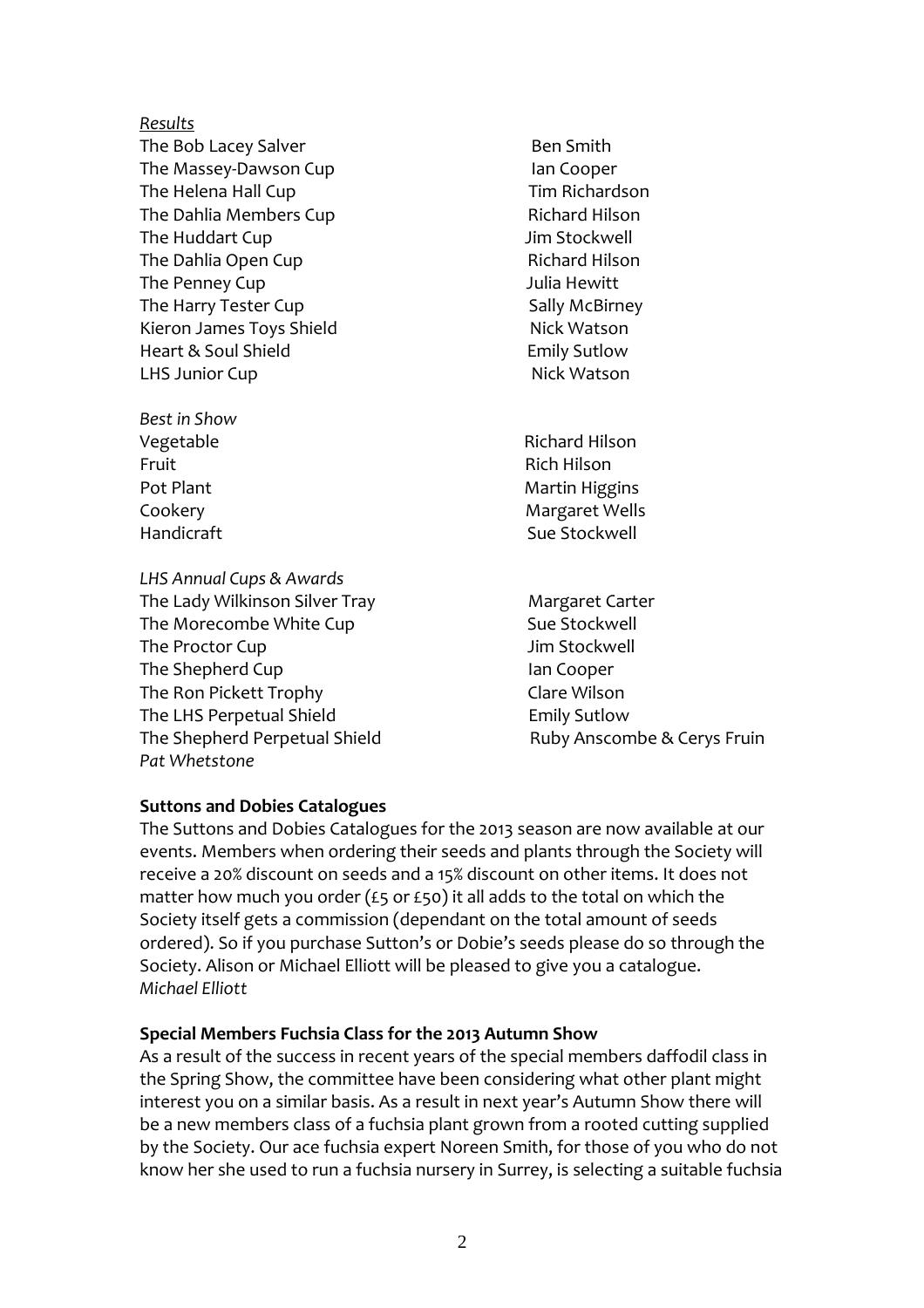variety which will be one of those not usually to be found in garden centres. At the Spring Show you will be able to buy the specially selected plant, together with an advice sheet. All you will then have to do is to grow it on and enter it in the Autumn Show.

#### **Plant Matters**

I sometimes think I must walk round in a dream for this autumn whilst visiting a garden I saw a plant which impressed me and I could not recall having seen before. It was an *Actaea* with lovely ivory white bottlebrush like flowers held on very upright stems, fern like leaves and about 1.5m tall. As the nursery offered *Actaea simplex "Black Negligee"* I naturally bought one, and not just because of its name! This variety has near black leaves , flowers from August to October and likes partial shade. On arriving home with my new plant, still wondering how I had ignored such a lovely thing all these years, I opened the latest edition of the Hardy Plant Society's "Cornucopia" which had come whilst I was out. There I found an item on *Actaeas* by Sue Ward of the HPS's Ranunculaceae Group praising their virtues. Curious about my previous ignorance of them I took from the bookshelves a copy of that bible of autumn plants, Marine Christopher's "Late Summer Flowers". In doing so I was wondering to myself why she had never mentioned this gem of a plant for I thought that I knew which plants she had written about. I suppose I should have known better for there in front of me was a section on *Actaeas* which opened with the following words: "A genus unaccountably underused as garden plants…."

So I then partially consoled myself with the thought that even if it is rather late in the day, I was now about to grow it. I will let you know how it does – how many of you already have it I wonder? *Martin Higgins*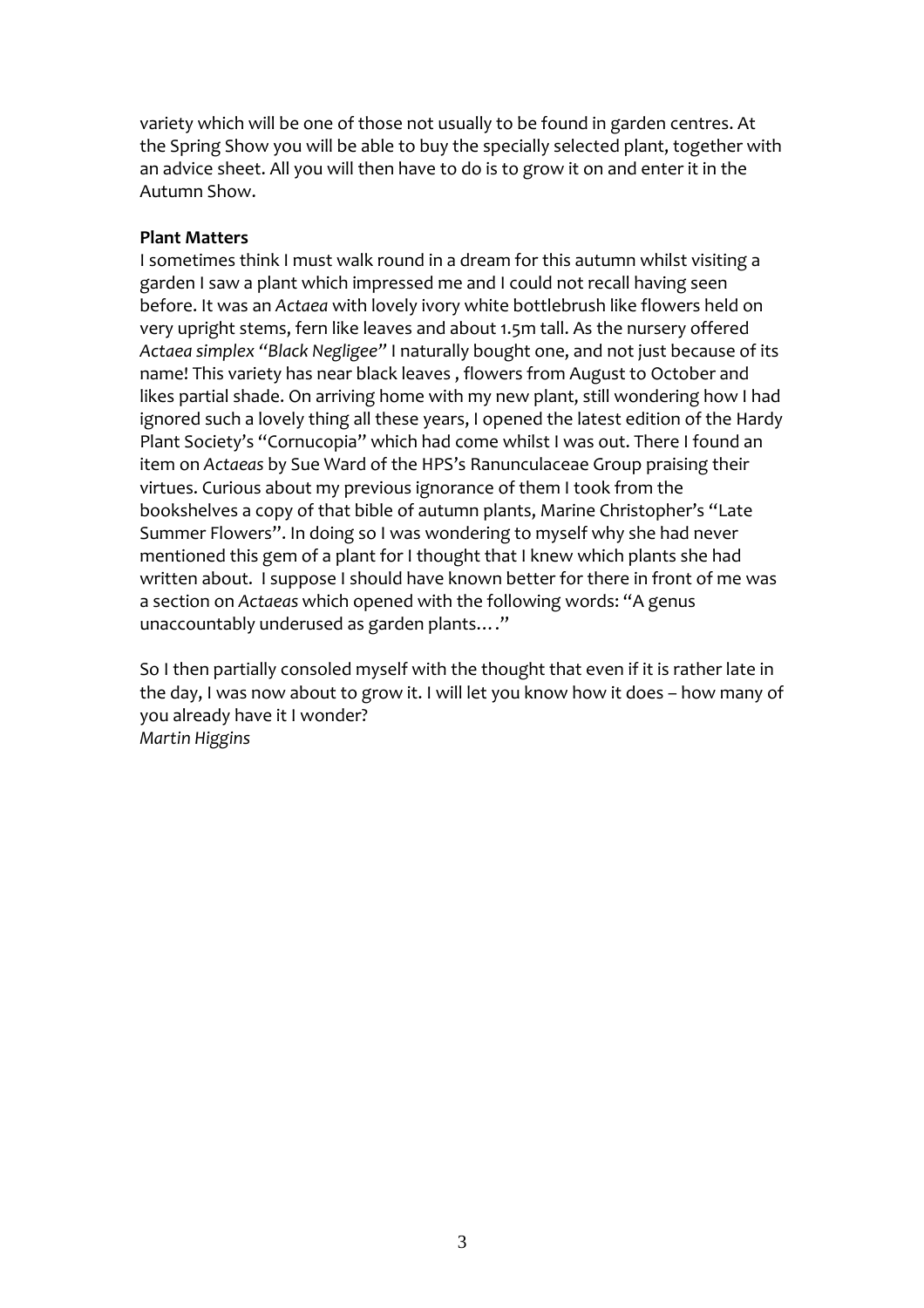## Lindfield Horticultural Society

(Affiliated to the R.H.S.)

Telephone 01444 483039 23 William Allen Lane

 Please reply to: ‐ Lindfield West Sussex RH16 2SE

Email alisonelliott6@googlemail.com

October 2012

Notice is hereby given that the **Annual General Meeting** of the above named Society will be held on Wednesday the  $14<sup>th</sup>$  November 2012 at 7.30pm in the King Edward Hall, Lindfield.

#### **AGENDA**

- 1) Chairman's Welcome and Apologies for Absence
- 2) Minutes of the 2011 AGM.
- 3) Matters arising there from.
- 4) To consider the Chairman's report for the year 2011/2012.
- 5) To adopt the Statement of Accounts for the Year ending the 30th September 2012.
- 6) Election of Chairman.
- 7) Election of Officers: Vice-Chairman Show Secretary Secretary Treasurer Flower Arranging Steward Catering Supervisor Show Superintendent Sundries Centre Supervisor 8) Election of a Committee of not more than nine members 9) Appointment of an Examiner
- 10) Any Other Business

Alison Elliott (Mrs) Honorary Secretary

#### **N.B.**

Nominations for Chairman, Officers or Membership of the Committee should be made on the form below and must reach the Honorary Secretary by Wednesday 7<sup>th</sup> November 2012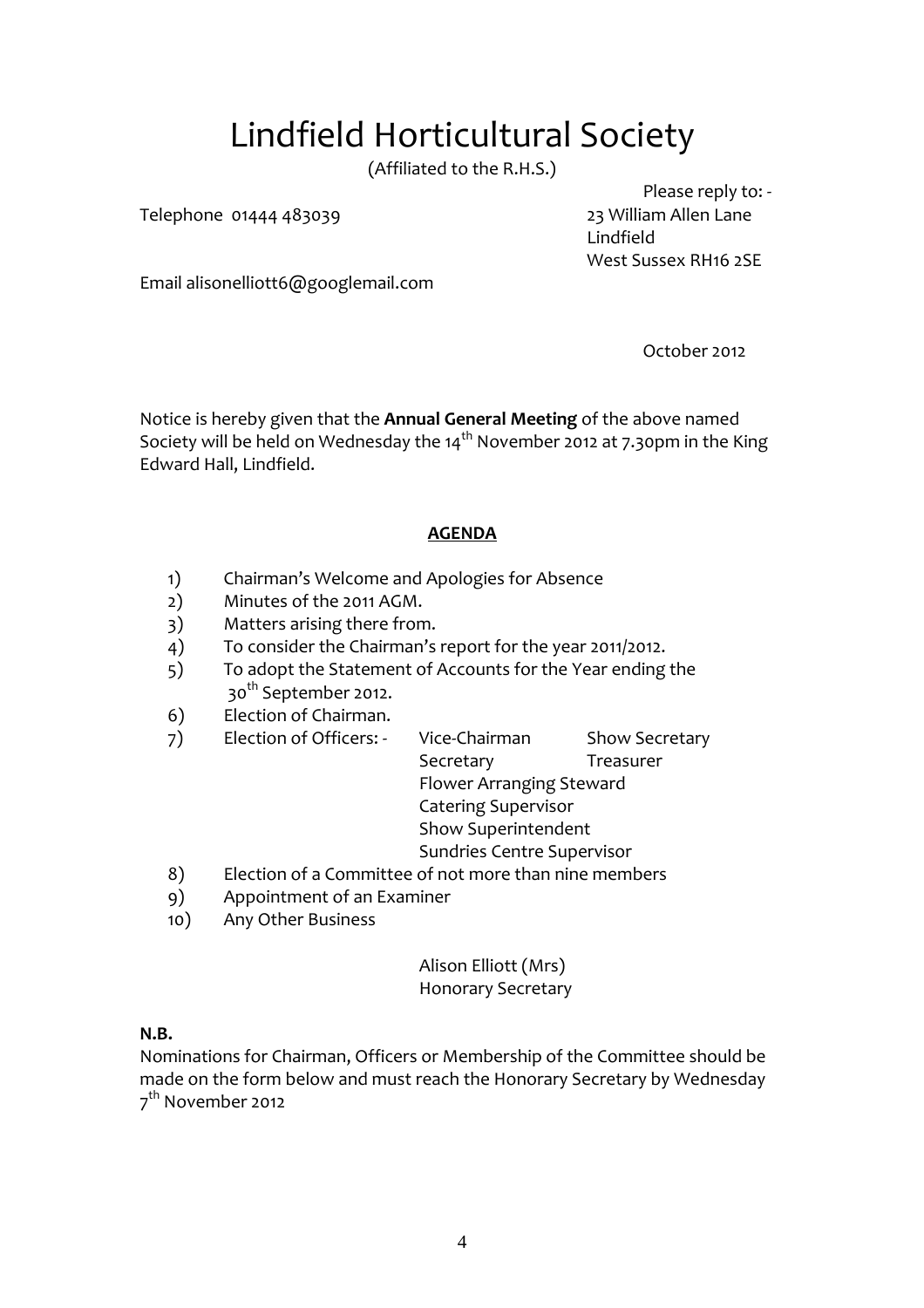### **Nomination Form**

| I propose the appointment of       |
|------------------------------------|
|                                    |
|                                    |
| forthcoming Year.                  |
|                                    |
|                                    |
|                                    |
|                                    |
| I second the proposal              |
|                                    |
| .                                  |
|                                    |
|                                    |
| If appointed I am willing to serve |
|                                    |
|                                    |
| .                                  |
|                                    |
|                                    |

**Please return this form duly completed, to the Secretary by the**

**7th November 2012**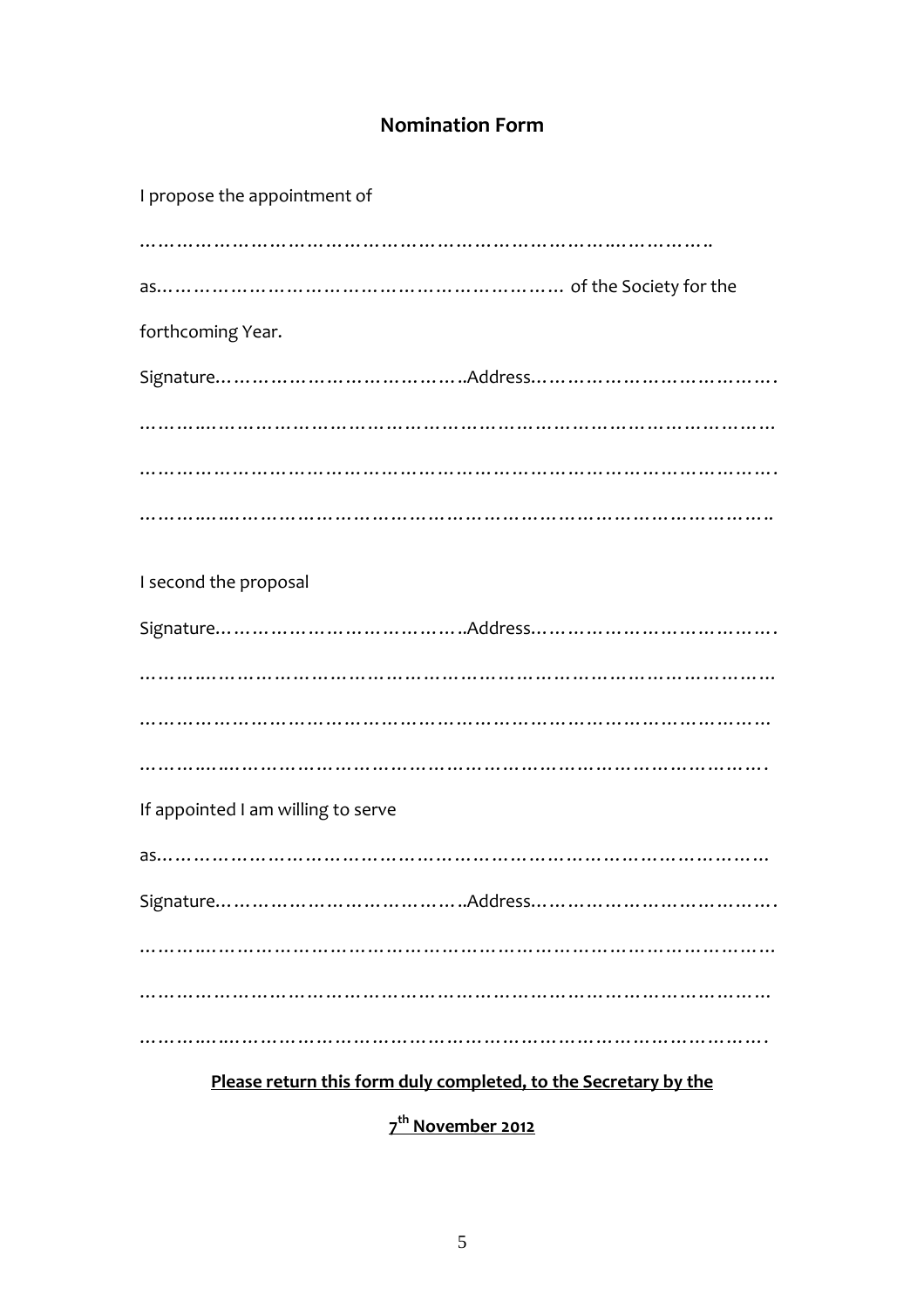# Lindfield Horticultural Society

(Affiliated to the R.H.S.)

#### **Minutes of the AGM of the Society held on the 9th November 2011 in the King Edward Hall.**

1) The Chairman, Mrs Sheila Hobbs opened the meeting and welcomed the members attending.

**Apologies for Absence** were received from Sally McBirney, Anne Marsden, Rolf Lloyd Williams and Richard and Lorelei Hilson.

- 2) **Minutes of the meeting of the 2010 AGM** were agreed and signed by the Chairman as a true record.
- 3) **Matters Arising.** There were no other matters than those on the agenda.
- 4) **The Chairman** presented her report saying what a successful year it had been for the Society with three very good shows. Although she would have liked to have seen more Flower Arranging exhibits. In addition to the normal very successful Talks and Coffee Mornings she highlighted the Rose Evening, which was a one off to celebrate the Centenary of the King Edward Hall. She thanked Richard Hilson who was standing down as Show Superintendent and Rita Pickett who retired from the Committee, she also thanked Ann Higgins who gave notice that next year would be her last year organising the Outings, all three had done a tremendous amount for the Society and would be sorely missed. She informed the meeting that it had only recently come to the Committee's attention that Margaret Richardson, the Middy Voice for the Village was retiring and that the Society had sent her a bunch of flowers in thanks for all the adverting she had done, on our behalf, over the years. At this point she made an appeal for new Committee Members. In winding up she thanked all those who had helped the Society during the year and especially included her Committee and her Family She was thanked unanimously and her report was accepted by the meeting proposed by Gill Jones and seconded by Neal McNamara.
- 5) **The Treasurer** presented the accounts for the year, which showed a small surplus of £577. He drew the meeting attention to the change in presentation of the Accounts and hoped that Members would find them easier to follow. The only item of significance over the previous year was the increase in Subscriptions which in his opinion were very much justified as the increase had been absorbed by small cost increases across all our activities.